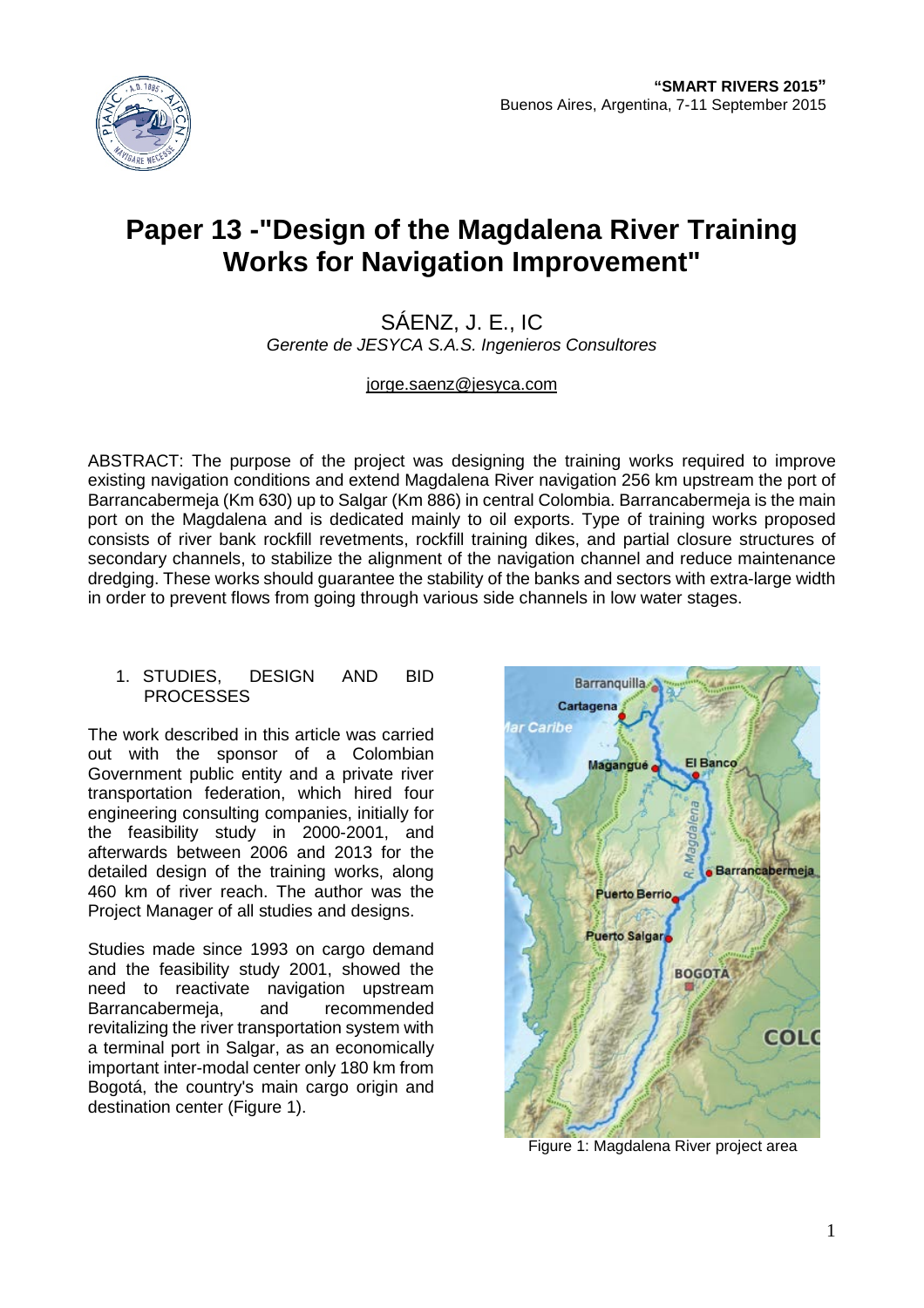

The first training works design study in 2006 established the methodology for the Master Plan and detailed designs, according to guidelines provided by individual consultants who had participated with the United States Army Corps of Engineers - USACE in the planning, development, design, construction, and maintenance of similar river works done in<br>various rivers. Their experience was experience was instrumental, as the works designed for the Magdalena River are similar to works successfully done by USACE along the Mississippi River tributaries similar in size to the Magdalena River: Ohio River, Red River, upper Missouri, and Arkansas.

In October 2009 detailed designs were presented for the Berrío (Km 730) - Barrancabermeja (Km 630) sector over a 100 km reach; in October 2011 for the Salgar (Km 886) - Berrío (Km 730) sector over a 156 km reach. By the end of 2011 the Colombian Government had the detailed designs of training works required for opening an international tender and contracting process for the works on the Magdalena River.

However, the Berrío - Barrancabermeja sector had to be adjusted on account of significant morphologic changes brought by three very strong rainy and floods seasons of 2010 and 2011, caused by La Niña phenomenon. The new report, with the adjustments, was submitted in October 2012. Finally, the designs of the channeling works for the last sector between Barrancabermeja and Regidor (205 km) were presented in October 2013.

The FTA signed between Colombia and the United States three years ago, will result in an increase of transportation services and cargo demand from the central part of the country to the Atlantic coast, the Magdalena River becoming a significant multimodal transportation opportunity.

After a 20 months process, the tender was awarded in September 2014 to Odebrecht-Valorcon joint venture. It is a 13.5-year Public-Private Association concession created for the training works between Salgar and Barrancabermeja (256 km) initially, including river maintenance and dredging from Salgar to Barranquilla (886 km).

The contract value is US \$2 billion, including financing, 63% being future resources from the central Government and the rest from the private sector.

## 2. TECHNICAL CHARACTERISTICS OF THE PROJECT

To begin, some basic features should be analyzed:

- A Master Plan to follow,
- Design vessel,
- Alignment of the navigation channel,
- Hydrology,
- Depth under reference level,
- Dimensions of the navigation channel,

## *2.1 Master Plan*

Unlike structures designed for static environments, the ever-changing alluvial river necessitates a flexible vision and being very receptive from the conception of the project to these changing conditions.

As an alluvial river, the Magdalena has a dynamic nature, and before construction is completed, some adjustments should be done in order to accomplish the desired goals. The feasibility study along with the revised alignments and structure layout prepared for the different reaches can be defined as the Master Plan for the future development of the Magdalena river navigation project.

This Master Plan present a good guide to follow when preparing the definite drawings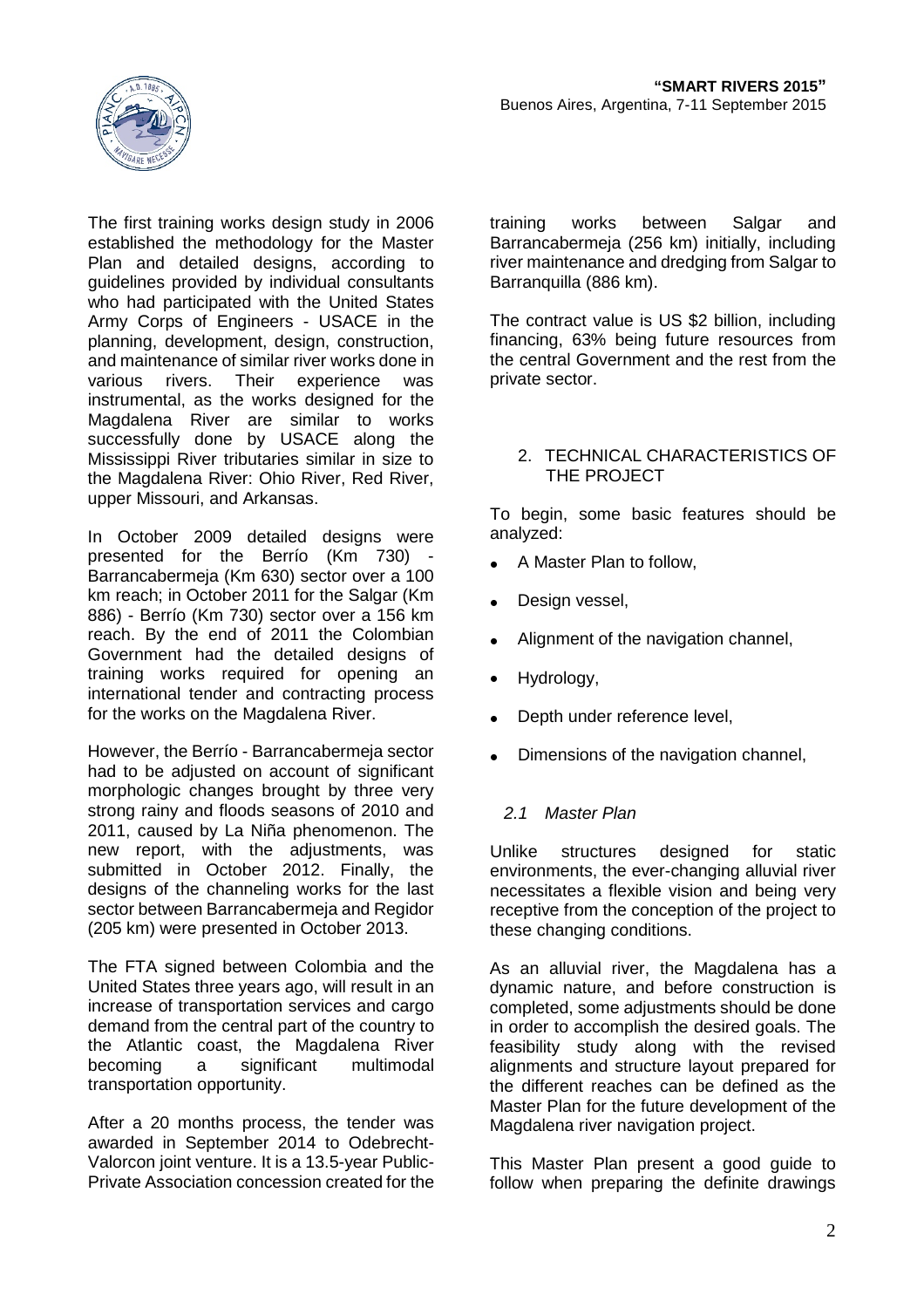

and specs for construction, and for programming construction logistics. As a matter of fact, the main contractor is actually updating and refining the design following the general criteria of the Master Plan to begin construction of the training works during the first semester of 2016.

According to the former USACE engineers that assessed this project, the Master Plan for a project that requires decades for completion, should be revised annually in areas where construction is scheduled for the next years, and an overall detailed review should be done in other sectors every 5 years or less, according to the dynamics of the reaches under consideration, to accommodate designs to changing river conditions.

## *2.2 Design vessel*

According to the feasibility study, CMG - CORMAGDALENA (Government Agency owner of the project) defined a barge tow in a 2x3 formation as the design vessel. Barges are 65 m length, 13 m beam, 1.80 m draft (6 feet), with a 1,200 ton cargo capacity. Thus, the design tow transportation capacity is 7,200 tons, and tow size is: length 240 m, beam 26 m, draft 1.8 m. This design vessel is valid along the overall length of the project, from Salgar (Km 886) to Barranquilla (Km 0), for the capital dredging, the maintenance dredging and the training works design (Figure 2).



Figure 2: Design tow, plan view and profile

Although there are 8 and up to 10 barges tows navigating the Magdalena River downstream Barrancabermeja, CMG has decided that the navigation project should progress step by step, because nowadays there is no navigation to Salgar. The Master Plan allows to adequate the channel dimensions and training works to a larger vessel if future conditions demand it.

## *2.3 Alignment of navigation channel*

Design was divided into two components: i) the design of the proposed navigable channel layout, and ii) the design of the training structures as such.

The navigable channel layout was defined based on geomorphology along river valley, river dynamics of the last 20 to 30 years, and river thalweg location during the past 8 years, with special consideration for the most recent channel surveys during the last 2 years.

However, it is much more important to insure that the cannel to be developed is along a smooth sinuous alignment that is selfmaintaining rather than follow a particular sailing line that is not along a very good alignment and may be in state of change (Figure 3).



Figure 3: Typical alignment of navigation channel

Training structures are designed to keep the navigation channel within the defined alignment.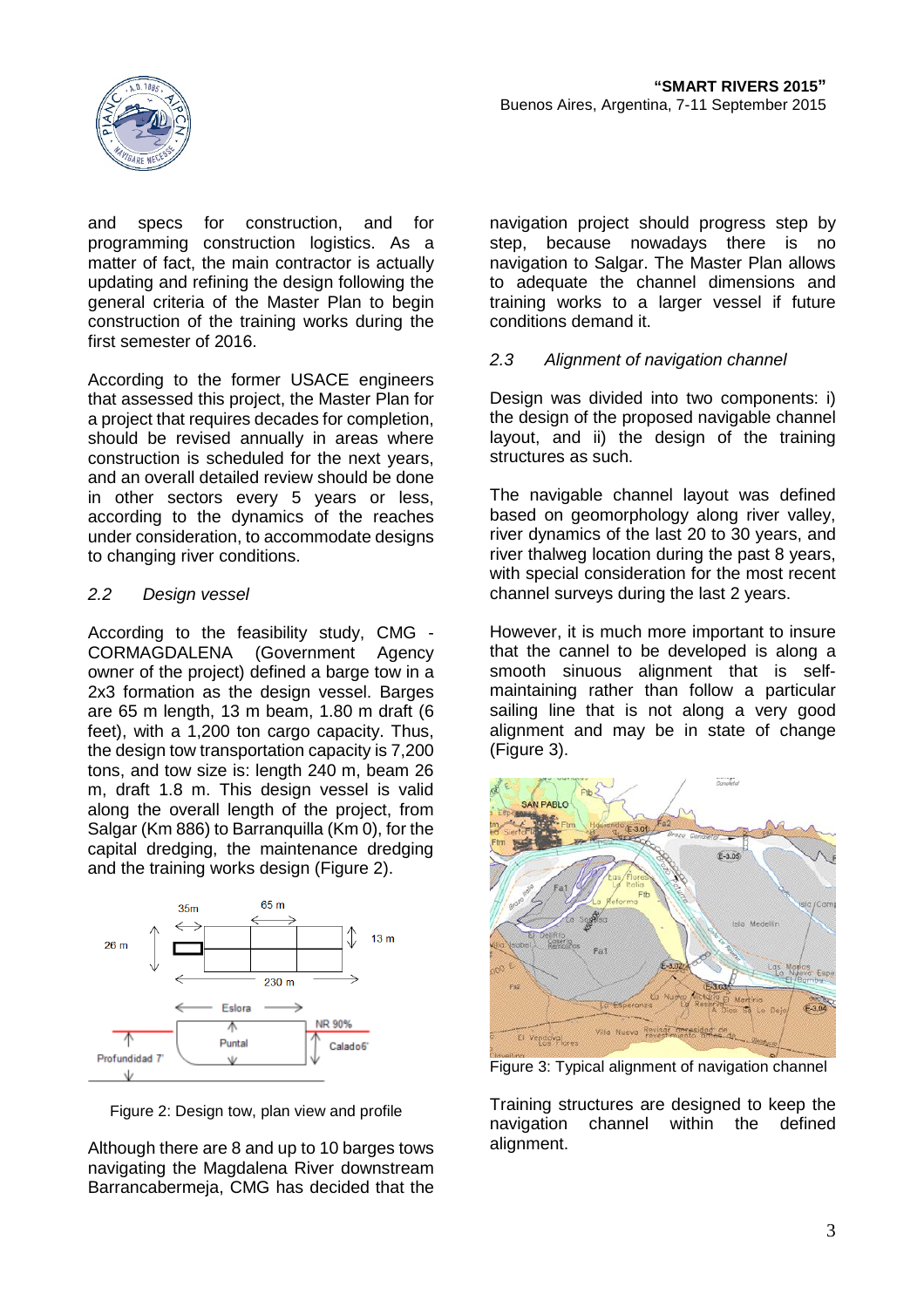

The channel surveys depict the bathymetry of all river channels, sandbars and bank lines. This information is necessary for the contractor to determine transportation and placement logistics.

# *2.4 Hydrology*

Magdalena river drainage area exhibits a bimodal hydrograph, with two periods of low water levels and two periods of high water levels that are called "summer" and "winter" respectively. Summer months are January to March and July to September; winter months are April to June and October to December (Figure 4).



Figure 4: Variation of water levels at Barranca

Mean water discharge in Salgar is 1263m<sup>3</sup>/s, in Barrancabermeja is 2950 m<sup>3</sup>/s, 2,3 times larger. Water level variations are fairly similar along the reach under consideration. In Salgar the difference between maximum and minimum levels is 5.26m; in Barranca is 4.98m.

According to the compilation of data for the major rivers of the world (Schumm et al, 1994) the Magdalena River ranks 29 in respect to water discharge (7000 m<sup>3</sup>/s), but it ranks 12 with respect to sediment discharge (172 million tons/yr). That amount of sediments is the biggest challenge for this project.

# *2.5 Depth under reference level*

Available depths were established under a low water reference level exceeded 90% of the time for the reach Barrancabermeja – Pto Salgar. Downstream of the first port, the reference level is the one which is equaled or exceded 95% of the time. The difference is due to the fact that upstream Barranca there is almost no navigation nowadays.

The water level duration curve in Barrancabermeja shows that the 90% time exceded level is only 1,10m below the mean average level, which indicate that the level variations are not very large in the middle part of the curve.

# *2.5 Dimensions of navigation channel*

The channel layout complies with navigation standards for a two way channel (widths, radii of curvature, and depths), as defined by USACE.

The navigable channel will have the following characteristics for the design tow:

- Navigable channel width (two-way)=150m
- Minimum radius of curvature = 900 m.
- Summer channel depth =  $7$  feet (2.10 m).
- Vessel draft =  $6$  feet (1.83 m).

# 3. DESIGN CONSIDERATIONS

Project scope was to conceive training works for controlling river width between Puerto Salgar and Barrancabermeia. The works should be designed for restricting summer flows to a main channel adequate for navigation within the boundaries of the training works, avoiding flow dispersion through secondary channels in sectors with extra wide cross sections, assuring bank stability, but allowing high water discharges to flow over the structures and occupy the whole river bed.

As mentioned before, training works design was adapted from the procedures followed by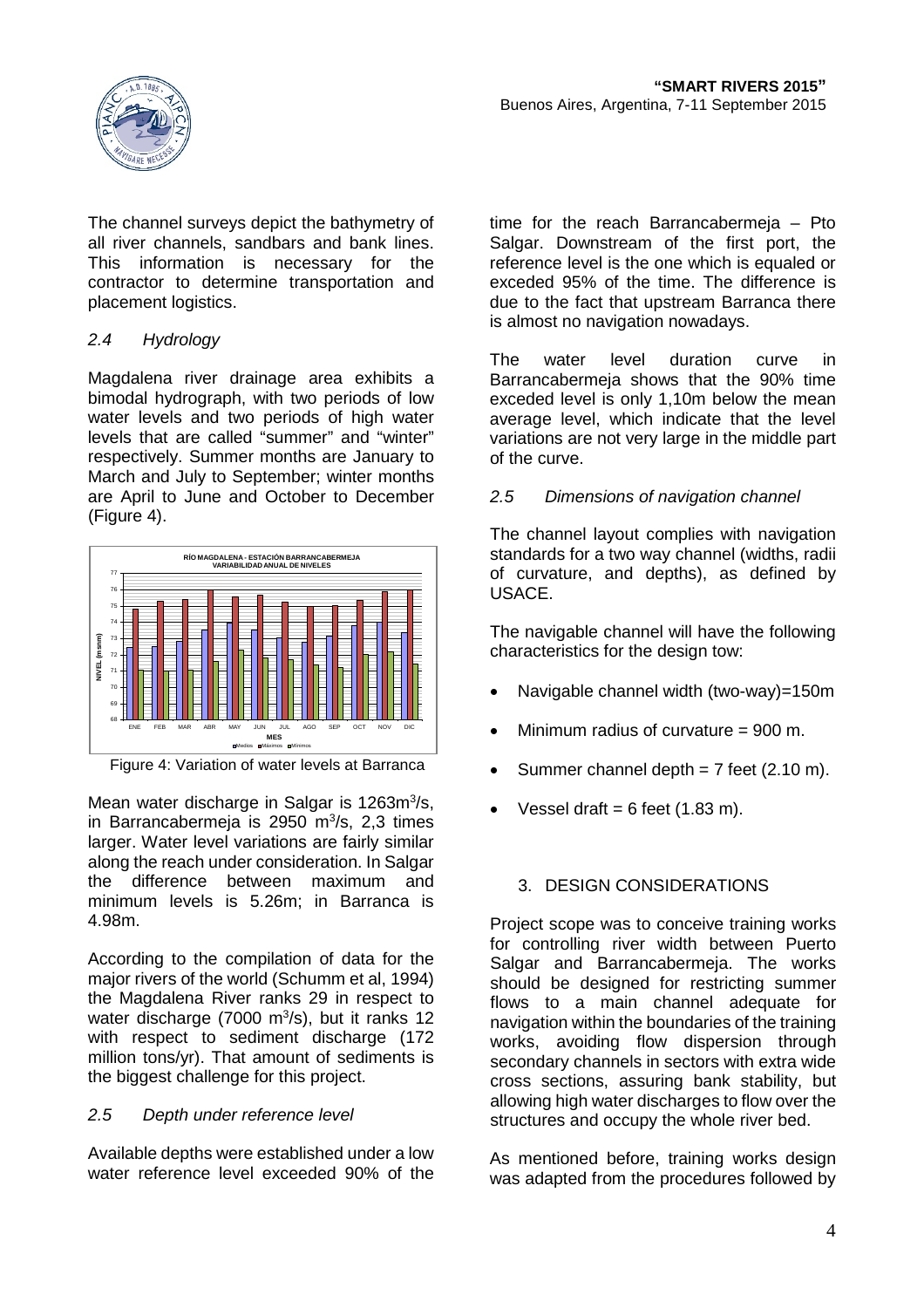

USACE for a similar scope in the Mississippi River system and tributaries, under the<br>supervision of Environmental Protection supervision of Environmental Agency (EPA). Training works objective is to stabilize main navigable channel, with a combination of structures including trench fill revetments to prevent lateral erosion of river banks, stone fill revetments for the same purpose, channeling stone fill dikes to direct flow towards the center of the main navigation channel avoiding dispersion of flow through secondary branches in summer time, bank connections and closure dikes over secondary and minor channels.

However, dikes elevation should be below high water stages and floods, allowing the river to occupy the whole width of the river bed for the transit of high discharges. While the river works proceed, dredging is the only mean to maintain the river depths required for safe navigation.

This combination of works has been lay down consistently in practice in the U.S. since the 50's and has demonstrated to be the most effective in economic terms, as dredging costs have lowered at the same time as river works have been built.

Determination of required area for channeling summer flows, is based on the estimation of the predominant numerical value of the Conveyance Factor in cross sections that don't need channeling works, at full bank conditions, whose water discharge is<br>considered dominant and the most considered dominant and the most representative for the river bed dynamics and morphology (Petts, Calow, 1996).

Manmade modifications to the cross section geometry by means of dikes and/or dredging looking for the creation of a main navigable channel shall respect the original value of the conveyance in the new geometric cross section for the particular reach under consideration.

Manning's formula,

 $Q = 1/n^*A^*R^{2/3} * S^{1/2}$  (metric system)

can be re-expressed as,

 $A^*$  R  $^{2/3}$  = n  $^*Q/S^{1/2}$ 

In alluvial rivers, where the width is much greater than the height, the hydraulic radius becomes equal to d, the height of the water flow.

The term  $A^*$   $d^{2/3}$  is then the Hydraulic Conveyance or Section Factor. Ven Te Chow explains this factor stating that it depends on the geometry of the wetted perimeter and that the equation shows that for a given condition of **n, Q** and **S**, it exists only one possible depth to maintain uniform flow.

Engineering cannot make significant changes in **n, Q** or **S** (building dams with locks is not the case), but engineering can modify the geometry of the cross sections. By building training structures, the cross section area can be reduced in width and the river will seek to compensate that loss in area by deepening the cross section to re-establish the conveyance factor and then improving available depth for navigation.

What design has to do in this case is to determine the cross area that should be blocked or made ineffective, which is equivalent to determining the elevation of the structures within the river bed.

The first thing to consider when designing a reach is what structures are required to control the channel alignment. This is accomplished by the channel and structures layout described above in section 2.3. The next step is to determine the most economical structures that will accomplish this task using standard sections that are going to be described in a later paragraph. The third step is to compute the conveyance over the structures below the bank full stage, particularly in multi-channel braided reaches. If this value is larger than that allowed by the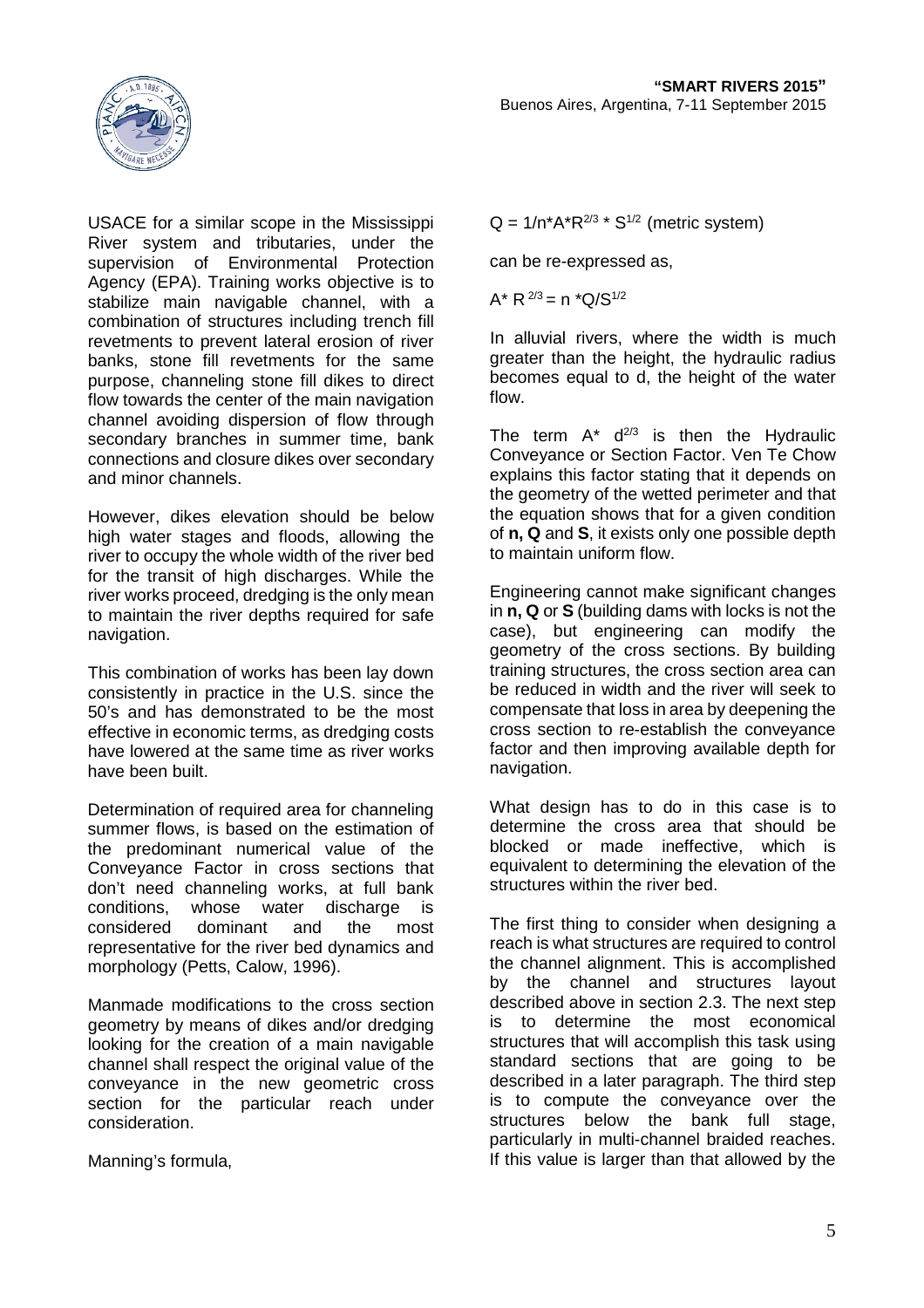

conveyance, the elevation of the structure would have to be raised accordingly.

The different elements that participate in numerical calculations are indicated in Figure 5. The central idea is that the area that is reduced from lateral cross section because of the dikes and rockfill structures, be recovered by the natural work of the river to preserve the same numerical value of the hydraulic conveyance. At the beginning, to accelerate the process, it is recommended to carry on an induction dredging on the channel to be deepened, that the river itself will maintain.



Aam = River width in controlled low water condition > navigation channel width.

Figure 5. Typical cross section in navigable channel with controlled width.

Selection of Conveyance Factor (CF) as design parameter was based in studies by<br>Anding (1970), who demonstrated the demonstrated the consistency of CF in channel crossings and curves for dominant discharges, and in studies by Biedenharn et al (1987) who demonstrate that the majority of total sediment load is transported in full bank stages or less.

This can be stated in other words: for a given water discharge, the CF will be approximately the same in all sections. If enough time is allowed for a given discharge to equilibrate the river bed, all cross sections will adjust to that condition. Field studies have shown that main effects of erosion and siltation in a particular section, have a tendency to occur in areas occupied by the main channel, whilst the areas with secondary channels exhibit much less dynamics.

The training works so designed not only control low water stages, but they neither obstruct don't alter the flow during floods or high water stages.

## *3.1 Determination of river channel width to be stabilized (Aam)*

To determine the river channel width to be stabilized, a conveyance analysis of the reach should be done as described previously. The idea is to develop a design curve valid for certain reaches, plotting the hydraulic<br>conveyance against the depth of the conveyance against the depth of the navigation channel for several cross sections. As sections are analyzed and points are plotted, a definite pattern develops showing a clear relationship between the conveyance and the navigable depth. A design line can then be drawn which encompasses the majority of the points plotted to insure that a navigation channel will be available. That design line shows the conveyance that can be allowed outside of the controlled channel for different navigation depths (Figure 6).



Figure 6: Conveyance analysis design curve

According to such analysis, a summer river channel width was determined for the selected design vessel, as follows: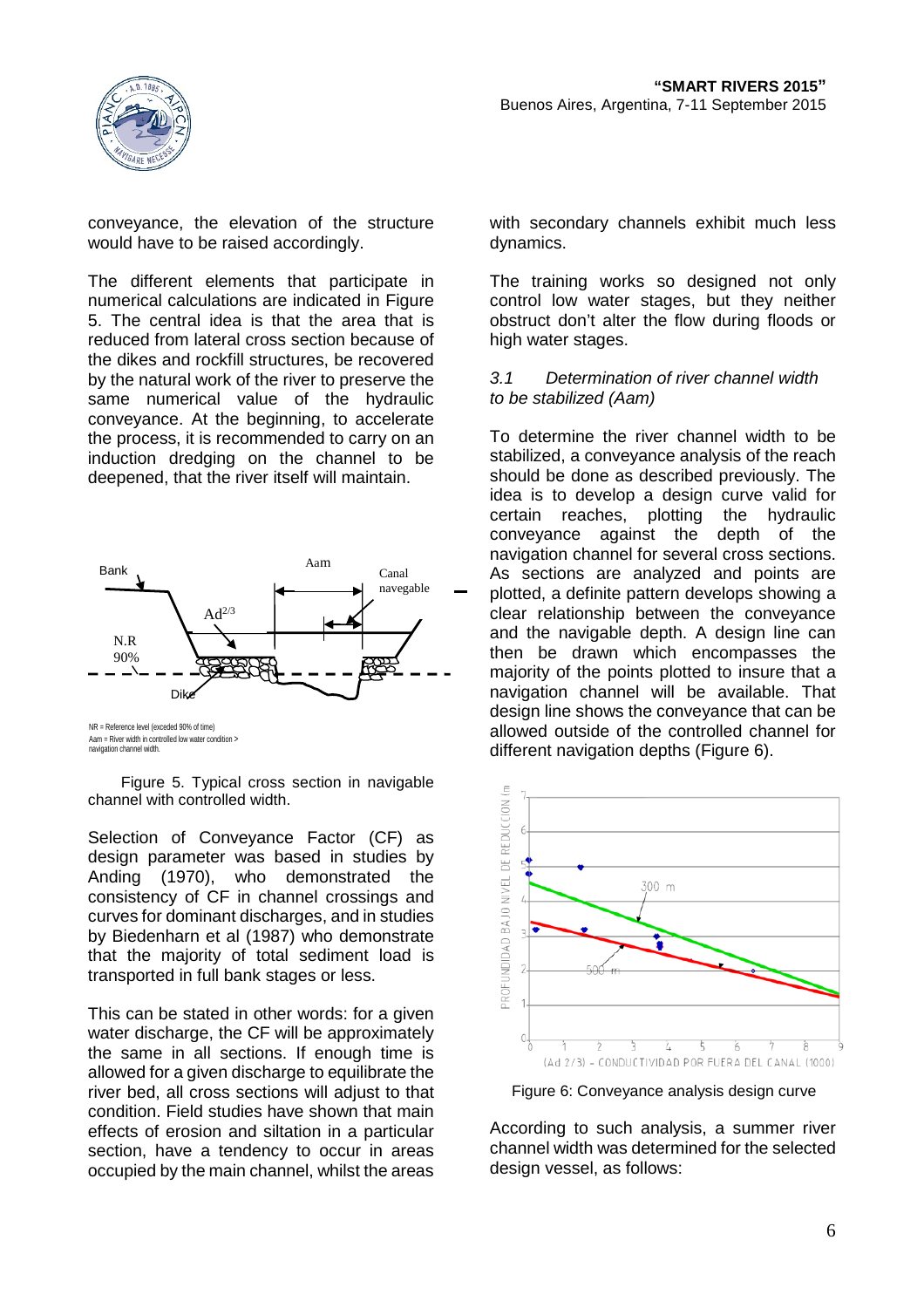

- Salgar Berrío reach = 300 m.
- Berrío Barrancabermeja reach = 500 m

## *3.2 Characterization of training structures*

As mentioned before, the structures were classified under four categories:

First one is Trench Fill Revetments where flow is essentially parallel to the structure and the trench must be designed to provide sufficient rockfill material to launch to the maximum anticipated scour along it (Figure 7).



Figure 7: Trench fill revetment

The second category is Stone Fill Revetment where flow is along the structure as well as across the structure. This requires that the trench be designed to provide sufficient stone for launching, as in category 1, and the upper portion be designed to withstand the hydraulic head that develops across the structure. In addition, the section must provide sufficient riprap for launching to stabilize the scour hole that can develop downstream from the structure.

Third category is Stone Fill Dikes where all the flow is across the structure. They must be designed to withstand the hydraulic head across the structure as well as providing sufficient stone to launch and stabilize the downstream scour hole (Figure 8).

The fourth category is bank connections for Stone Fill Dikes. For all four categories there are a number of subtypes, depending on the topography of the banks and bathymetry details.



## *3.3 Typical designs*

For the 456 km length, 265 structures were designed and 697 detailed plates were drawn.

Figure 9 outlines a plan view for the structures, with indication of type or types of structure (one structure could encompass several different structures depending on site conditions), reference points for locating and defining the work ready for construction, elevations, and location of signaling devices for navigation purposes.



Figure 9: Plan view of structure with tie-backs

The profile of structures together with cross sections are essential to define clearly structure types, elevations, and varying conditions at field. Figure 10 shows a typical drawing of a structure profile and cross sections.